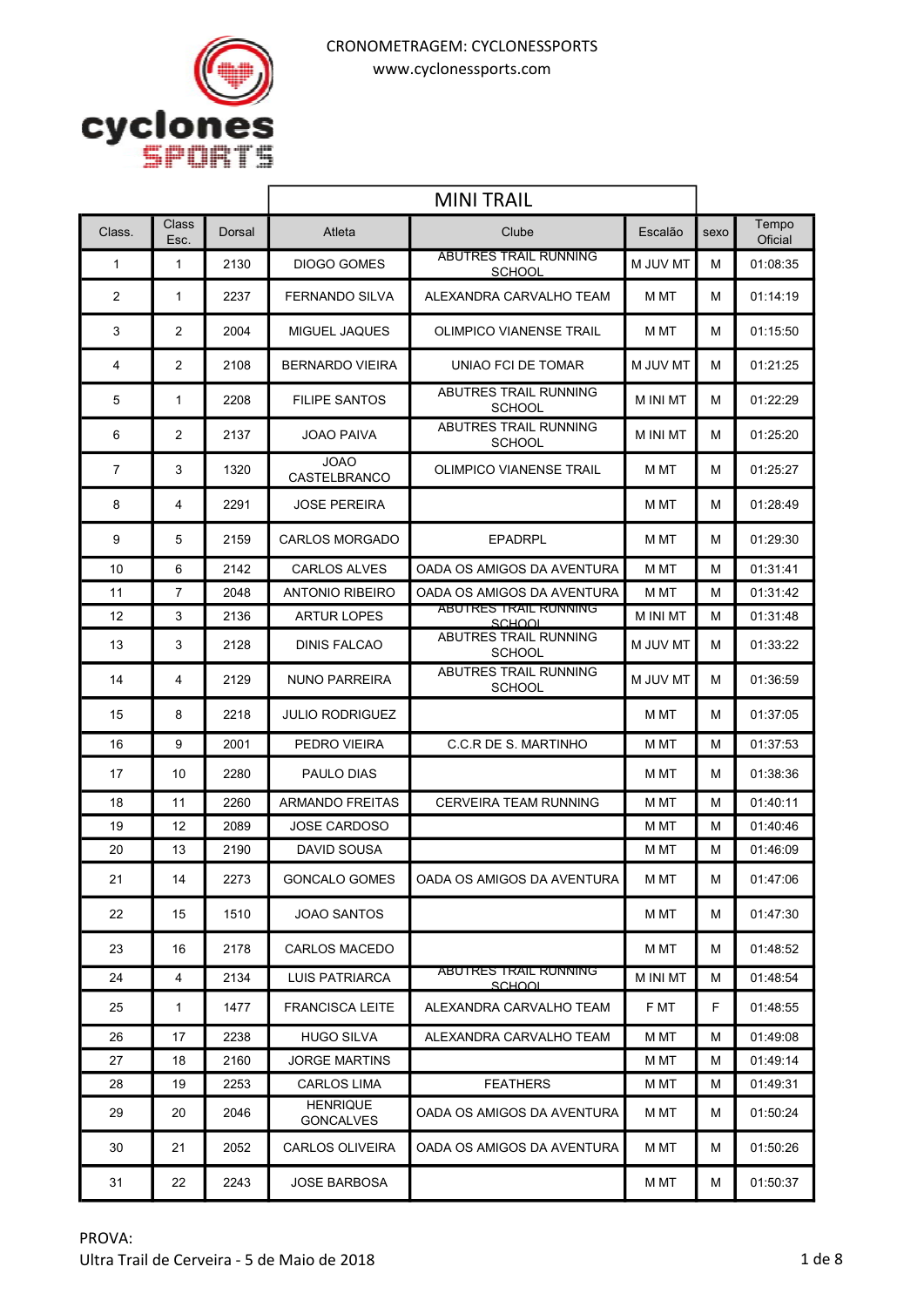

| Class. | Class<br>Esc.  | Dorsal | Atleta                       | Clube                                         | Escalão         | sexo | Tempo<br>Oficial |
|--------|----------------|--------|------------------------------|-----------------------------------------------|-----------------|------|------------------|
| 32     | 23             | 2207   | <b>LUIS PINTO</b>            |                                               | M MT            | М    | 01:51:07         |
| 33     | 24             | 2186   | <b>DIONE SANTOS</b>          |                                               | M MT            | М    | 01:51:07         |
| 34     | $\overline{2}$ | 2165   | <b>OLGA MOTA</b>             | <b>FRIDAO SEM LIMITES</b>                     | F MT            | F    | 01:51:14         |
| 35     | 5              | 2118   | <b>FELIX CASTANHEIRA</b>     | <b>MONTANHA CLUBE TRAIL</b><br>RUNNING/FFAPFI | M JUV MT        | М    | 01:53:02         |
| 36     | 6              | 2131   | RAFAEL RODRIGUES             | ABUTRES TRAIL RUNNING<br>SCHOOL               | M JUV MT        | м    | 01:53:02         |
| 37     | 25             | 2254   | <b>ANTONIO TIAGO</b>         | <b>CERVEIRA TEAM RUNNING</b>                  | M MT            | м    | 01:55:22         |
| 38     | 26             | 2109   | <b>JOSE AFONSO</b>           | <b>RAMPINHAS</b>                              | M MT            | М    | 01:55:41         |
| 39     | 5              | 2135   | <b>JOAO RODRIGUES</b>        | ABUTRES TRAIL RUNNING<br><b>SCHOOL</b>        | <b>M INI MT</b> | м    | 01:55:41         |
| 40     | 3              | 2230   | SUSANA QUEIROZ               | ALEXANDRA CARVALHO TEAM                       | F MT            | F    | 01:55:58         |
| 41     | 27             | 2183   | <b>SERGIO CRUZ</b>           | <b>ARCORUN</b>                                | M MT            | м    | 01:56:14         |
| 42     | 28             | 2290   | <b>CARLOS VALE</b>           |                                               | M MT            | М    | 01:57:00         |
| 43     | 4              | 2201   | <b>SILVIA LORENZO</b>        |                                               | F MT            | F    | 01:57:18         |
| 44     | 29             | 1077   | <b>JOAO DIAS</b>             | <b>OFRUNNING</b>                              | M MT            | М    | 01:57:24         |
| 45     | 30             | 2011   | JOAO ROCHA                   | <b>CORRER LECA</b>                            | M MT            | М    | 01:57:41         |
| 46     | 31             | 2117   | <b>MARCIO SILVA</b>          |                                               | M MT            | м    | 01:58:26         |
| 47     | 32             | 2276   | <b>HELIO LOPES</b>           |                                               | M MT            | М    | 01:58:55         |
| 48     | 33             | 2263   | <b>JOAO CALHEIROS</b>        | <b>TROGLODITAS RUNNERS</b>                    | M MT            | М    | 01:59:49         |
| 49     | 5              | 2223   | ANGELA FORNELOS              | <b>TROGLODITAS RUNNERS</b>                    | F MT            | F    | 01:59:59         |
| 50     | 6              | 2232   | EULALIA MIRANDA              | ALEXANDRA CARVALHO TEAM                       | F MT            | F    | 02:00:34         |
| 51     | 34             | 2051   | LUIS GONCALVES               | OADA OS AMIGOS DA AVENTURA                    | M MT            | М    | 02:00:39         |
| 52     | 7              | 2303   | CRISTINA VASQUEZ             |                                               | F MT            | F    | 02:01:08         |
| 53     | 8              | 2289   | CAROLINA COSTA               |                                               | F MT            | F    | 02:01:18         |
| 54     | 9              | 2094   | PAULA AFONSO                 | <b>TRAILERS</b>                               | F MT            | F    | 02:01:36         |
| 55     | 35             | 1157   | <b>DANIEL RAMALHAO</b>       | <b>PORTOCARGO</b>                             | M MT            | М    | 02:02:50         |
| 56     | 10             | 2236   | <b>MARLENE FERREIRA</b>      | ALEXANDRA CARVALHO TEAM                       | F MT            | F.   | 02:03:11         |
| 57     | 36             | 2062   | PAULO FERREIRA               | <b>PORTOCARGO</b>                             | M MT            | м    | 02:03:14         |
| 58     | 11             | 2116   | <b>CLARA PACHECO</b>         | <b>OFRUNNING</b>                              | F MT            | F    | 02:03:24         |
| 59     | 37             | 2105   | <b>CARLOS CORREIA</b>        |                                               | M MT            | М    | 02:03:25         |
| 60     | 12             | 2085   | <b>VERONICA</b><br>GONCALVES | CERVEIRA TEAM RUNNING                         | F MT            | F    | 02:04:29         |
| 61     | 13             | 2073   | SILVINA CUNHA                | CERVEIRA TEAM RUNNING                         | F MT            | F.   | 02:04:29         |
| 62     | 14             | 2088   | ANDREIA CARDOSO              |                                               | F MT            | F.   | 02:05:35         |
| 63     | 38             | 2123   | JOAO RUA                     | CERVEIRA TEAM RUNNING                         | M MT            | м    | 02:05:58         |
| 64     | 39             | 2050   | ALEXANDRE AREIAS             | OADA OS AMIGOS DA AVENTURA                    | M MT            | м    | 02:07:35         |
| 65     | $\overline{7}$ | 2054   | <b>IVO OLIVEIRA</b>          | OADA OS AMIGOS DA AVENTURA                    | M JUV MT        | М    | 02:07:35         |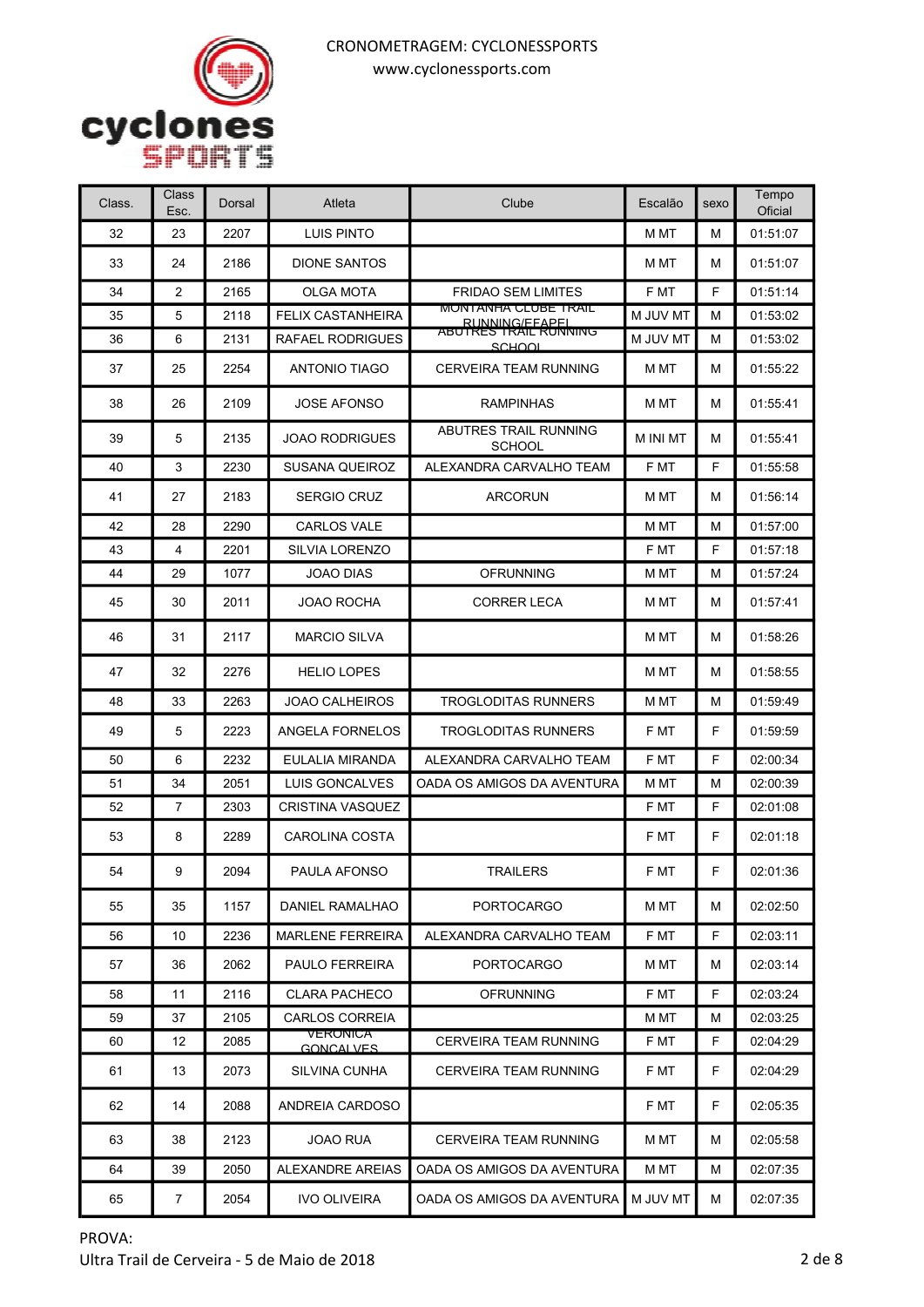

| Class. | Class<br>Esc. | Dorsal | Atleta                      | Clube                          | Escalão | sexo | Tempo<br>Oficial |
|--------|---------------|--------|-----------------------------|--------------------------------|---------|------|------------------|
| 66     | 15            | 2191   | <b>SYLVIE DUARTE</b>        |                                | F MT    | F    | 02:09:26         |
| 67     | 40            | 2164   | DAVID BLANCO                |                                | M MT    | М    | 02:10:11         |
| 68     | 41            | 2250   | ANTONIO GRACIO              | <b>FINOS</b>                   | M MT    | М    | 02:10:29         |
| 69     | 42            | 2251   | <b>MARIO GRACIO</b>         | <b>FINOS</b>                   | M MT    | м    | 02:10:29         |
| 70     | 43            | 2060   | <b>MANUEL PEREIRA</b>       | <b>PORTOCARGO</b>              | M MT    | М    | 02:11:35         |
| 71     | 44            | 2095   | LUIS MAGALHAES              | <b>TRAILERS</b>                | M MT    | М    | 02:12:02         |
| 72     | 16            | 2019   | ALBINA VIEIRA               | <b>RIBEIRAS TRAIL</b>          | F MT    | F    | 02:13:39         |
| 73     | 17            | 2039   | SONIA PIRES                 | FIT GAIA TRAIL                 | F MT    | F    | 02:15:14         |
| 74     | 18            | 2040   | <b>CARLA FERREIRA</b>       | FIT GAIA TRAIL                 | F MT    | F    | 02:15:15         |
| 75     | 19            | 2026   | <b>CARLA CRUZ</b>           | <b>OLIMPICO VIANENSE TRAIL</b> | F MT    | F    | 02:16:14         |
| 76     | 20            | 2121   | <b>CLAUDIA DIAS</b>         | <b>ARCORUN</b>                 | F MT    | F    | 02:18:21         |
| 77     | 21            | 2155   | <b>INES TEIXEIRA</b>        | <b>FRIDAO SEM LIMITES</b>      | F MT    | F.   | 02:19:16         |
| 78     | 22            | 1396   | LUCIA LOPES                 |                                | F MT    | F    | 02:19:30         |
| 79     | 45            | 2067   | <b>GERARDO GOMEZ</b>        | <b>CERVEIRA TEAM RUNNING</b>   | M MT    | М    | 02:19:35         |
| 80     | 23            | 2006   | <b>CANDIDA COSTA</b>        | <b>CORRER LECA</b>             | F MT    | F    | 02:19:40         |
| 81     | 24            | 1397   | <b>MARIA</b><br>VASCONCELOS |                                | F MT    | F    | 02:21:12         |
| 82     | 25            | 2231   | <b>PAULA MARTINS</b>        | ALEXANDRA CARVALHO TEAM        | F MT    | F    | 02:21:13         |
| 83     | 26            | 2233   | <b>SUSANA CRASTO</b>        | ALEXANDRA CARVALHO TEAM        | F MT    | F    | 02:21:14         |
| 84     | 27            | 2086   | DORA GUERREIRO              | <b>CERVEIRA TEAM RUNNING</b>   | F MT    | F    | 02:23:20         |
| 85     | 46            | 2202   | <b>MARCELO ALMEIDA</b>      |                                | M MT    | м    | 02:23:20         |
| 86     | 28            | 2203   | SANDRA ALMEIDA              |                                | F MT    | F    | 02:23:20         |
| 87     | 47            | 2104   | <b>ARTUR MORAIS</b>         | <b>VIDAATIVARUNNERS</b>        | M MT    | М    | 02:23:20         |
| 88     | 48            | 1091   | AMILCAR FERREIRA            | <b>ARCORUN</b>                 | M MT    | М    | 02:27:57         |
| 89     | 49            | 2014   | NUNO LOPES                  | <b>CORRER LECA</b>             | M MT    | м    | 02:28:10         |
| 90     | 29            | 2306   | SONIA CALDAS                |                                | F MT    | F    | 02:28:56         |
| 91     | 50            | 2184   | <b>EDUARDO BARROS</b>       |                                | M MT    | М    | 02:28:57         |
| 92     | 30            | 2126   | <b>BEATRIZ LOUREIRO</b>     | VAMOS INDO E VAMOS VENDO       | F MT    | F.   | 02:28:57         |
| 93     | 31            | 2081   | <b>HELENA MELO</b>          | <b>CERVEIRA TEAM RUNNING</b>   | F MT    | F    | 02:30:14         |
| 94     | 32            | 2270   | ANGELES GANDARA             |                                | F MT    | F.   | 02:31:24         |
| 95     | 51            | 1140   | <b>CRISTOVAO TEIXEIRA</b>   | C.R.CANDOSO                    | M MT    | м    | 02:31:34         |
| 96     | 33            | 2241   | <b>ISABEL LEITAO</b>        | ALEXANDRA CARVALHO TEAM        | F MT    | F.   | 02:31:52         |
| 97     | 52            | 2147   | LUIS AVIDA                  | <b>CERVEIRA TEAM RUNNING</b>   | M MT    | м    | 02:32:21         |
| 98     | 34            | 2269   | <b>BEATRIZ MARTINEZ</b>     |                                | F MT    | F    | 02:33:11         |
| 99     | 35            | 2132   | <b>INES GUIMARAES</b>       | CERVEIRA TEAM RUNNING          | F MT    | F    | 02:33:29         |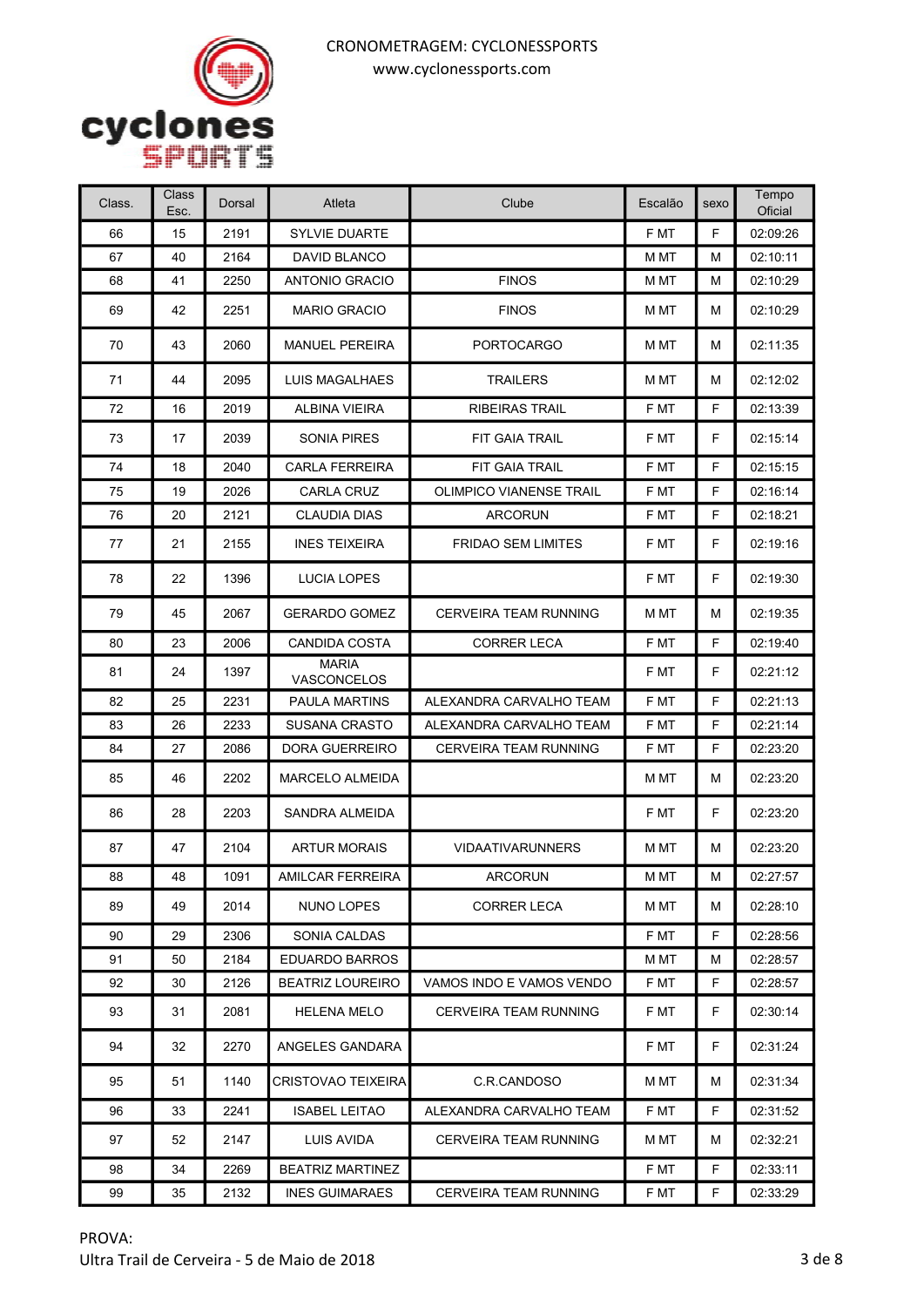

| Class. | Class<br>Esc. | Dorsal | Atleta                       | Clube                             | Escalão | sexo | Tempo<br>Oficial |
|--------|---------------|--------|------------------------------|-----------------------------------|---------|------|------------------|
| 100    | 36            | 2033   | <b>MARIA FERNANDES</b>       | <b>ARCORUN</b>                    | F MT    | F    | 02:33:48         |
| 101    | 37            | 2096   | ROSINA COUTO                 | <b>ARCORUN</b>                    | F MT    | F.   | 02:33:49         |
| 102    | 38            | 1196   | ANA COELHO                   | <b>KEMEDO TEAM</b>                | F MT    | F    | 02:33:59         |
| 103    | 39            | 1222   | RITA LEAL                    | <b>KEMEDO TEAM</b>                | F MT    | F    | 02:33:59         |
| 104    | 53            | 2035   | <b>HELDER OLIVEIRA</b>       | <b>GAIARUNNING</b>                | M MT    | М    | 02:34:07         |
| 105    | 54            | 2140   | <b>IVO CARPINTEIRA</b>       | <b>CERVEIRA TEAM RUNNING</b>      | M MT    | М    | 02:35:17         |
| 106    | 40            | 2171   | RITA BRAGA                   | <b>CRV</b>                        | F MT    | F    | 02:36:00         |
| 107    | 41            | 2172   | <b>CAROLINA ROLIM</b>        | <b>CRV</b>                        | F MT    | F    | 02:36:01         |
| 108    | 42            | 2300   | DEBORA TRINDADE              |                                   | F MT    | F    | 02:36:10         |
| 109    | 43            | 2195   | ANA LUSQUINOS                |                                   | F MT    | F    | 02:36:52         |
| 110    | 44            | 2221   | PATRICIA ROCHA               | PADELANATURALTEAM/FISIOFREI<br>XO | F MT    | F    | 02:37:11         |
| 111    | 55            | 2029   | DEIBID MORENO                | <b>ARCORUN</b>                    | M MT    | М    | 02:37:33         |
| 112    | 56            | 1121   | PAULO SARMENTO               | FIT GAIA TRAIL                    | M MT    | М    | 02:37:39         |
| 113    | 57            | 2275   | DANIEL CHEDAS                |                                   | M MT    | М    | 02:37:39         |
| 114    | 45            | 2307   | <b>NELLY ESPERANCA</b>       |                                   | F MT    | F    | 02:37:50         |
| 115    | 46            | 2157   | SUZETE SOUSA                 | <b>FRIDAO SEM LIMITES</b>         | F MT    | F    | 02:37:59         |
| 116    | 58            | 1142   | <b>JAIME GONCALVES</b>       | C.R.CANDOSO                       | M MT    | М    | 02:38:06         |
| 117    | 47            | 2057   | LAURA VIEIRA                 | <b>PORTOCARGO</b>                 | F MT    | F    | 02:38:12         |
| 118    | 48            | 2197   | ALEXANDRA LEITE              |                                   | F MT    | F.   | 02:38:15         |
| 119    | 49            | 2206   | <b>DULCE RESENDE</b>         | <b>PORTOCARGO</b>                 | F MT    | F    | 02:38:42         |
| 120    | 50            | 2262   | PATRICIA CASTRO              | <b>TROGLODITAS RUNNERS</b>        | F MT    | F    | 02:38:46         |
| 121    | 59            | 2097   | <b>CARLOS SERRA</b>          | <b>VIDAATIVARUNNERS</b>           | M MT    | м    | 02:39:24         |
| 122    | 51            | 2153   | FLORBELA<br><b>CANICEIRO</b> | SRI CHINMOY MARATHON TEAM         | F MT    | F    | 02:40:01         |
| 123    | 52            | 2294   | ALEXANDRA FAO                |                                   | F MT    | F    | 02:40:19         |
| 124    | 53            | 2009   | EDITE GONCALVES              | <b>CORRER LECA</b>                | F MT    | F.   | 02:40:52         |
| 125    | 54            | 2015   | PATRICIA ROCHA               | <b>CORRER LECA</b>                | F MT    | F.   | 02:40:52         |
| 126    | 60            | 2016   | PEDRO JUSTO                  | <b>CORRER LECA</b>                | M MT    | м    | 02:40:53         |
| 127    | 61            | 2295   | 2295                         |                                   | M MT    | м    | 02:42:26         |
| 128    | 55            | 2023   | SONIA SILVA                  | RIBEIRAS TRAIL                    | F MT    | F    | 02:43:25         |
| 129    | 56            | 2024   | ANGELA DIAS                  | RIBEIRAS TRAIL                    | F MT    | F.   | 02:43:26         |
| 130    | 57            | 2249   | CLAUDIA FIUZA                |                                   | F MT    | F    | 02:43:39         |
| 131    | 58            | 2176   | YOLANDA SALGUEIRO            |                                   | F MT    | F    | 02:43:41         |
| 132    | 59            | 2093   | <b>SUSANA PEREIRA</b>        |                                   | F MT    | F.   | 02:43:44         |
| 133    | 62            | 2092   | LUIS PEREIRA                 |                                   | M MT    | м    | 02:43:44         |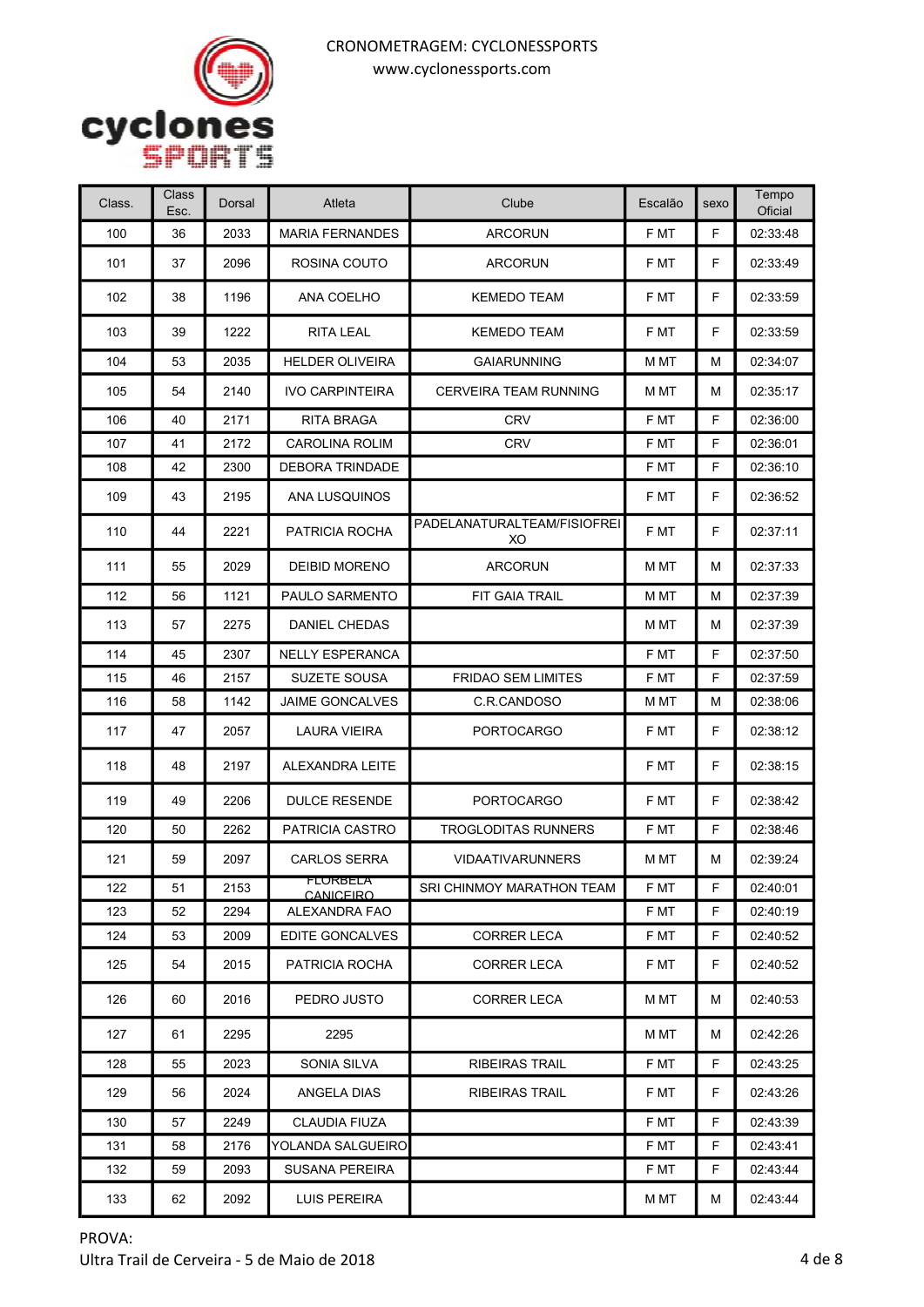

| Class. | Class<br>Esc. | Dorsal | Atleta                               | Clube                        | Escalão | sexo | Tempo<br>Oficial |
|--------|---------------|--------|--------------------------------------|------------------------------|---------|------|------------------|
| 134    | 60            | 2074   | <b>MARISA AMORIM</b>                 | CERVEIRA TEAM RUNNING        | F MT    | F    | 02:44:15         |
| 135    | 63            | 2070   | ORLANDO BRITO                        | <b>CERVEIRA TEAM RUNNING</b> | M MT    | м    | 02:44:17         |
| 136    | 61            | 1059   | <b>LEONILDE MACEDO</b>               | <b>AMIGOS</b>                | F MT    | F    | 02:44:34         |
| 137    | 64            | 1469   | <b>RICARDO</b><br><b>CACHADINHA</b>  | ALEXANDRA CARVALHO TEAM      | M MT    | м    | 02:45:00         |
| 138    | 62            | 2278   | <b>VANESA GARCIA</b>                 | PEDALARTE                    | F MT    | F    | 02:46:28         |
| 139    | 63            | 2179   | AMELIA CARDOSO                       | <b>FRIDAO SEM LIMITES</b>    | F MT    | F    | 02:46:51         |
| 140    | 64            | 2082   | <b>FATIMA FERNANDES</b>              | CERVEIRA TEAM RUNNING        | F MT    | F    | 02:46:59         |
| 141    | 65            | 2028   | ALEXIS BOLIVAR                       | ARCORUN                      | M MT    | м    | 02:47:17         |
| 142    | 66            | 2292   | <b>ARMINDO MARQUES</b>               |                              | M MT    | М    | 02:47:29         |
| 143    | 65            | 2084   | <b>SAMANTA FILIPE</b>                | <b>CERVEIRA TEAM RUNNING</b> | F MT    | F.   | 02:48:03         |
| 144    | 66            | 2083   | <b>ADELAIDE FILIPE</b>               | CERVEIRA TEAM RUNNING        | F MT    | F    | 02:48:03         |
| 145    | 67            | 2225   | PEDRO AIROSA                         | <b>BUDEGUITA RUNNERS</b>     | M MT    | М    | 02:51:25         |
| 146    | 67            | 2226   | <b>ISABEL FERREIRA</b>               | <b>BUDEGUITA RUNNERS</b>     | F MT    | F    | 02:51:25         |
| 147    | 68            | 2299   | ANABELA AREIAS                       |                              | F MT    | F    | 02:52:29         |
| 148    | 68            | 2304   | LUIS VARELA                          |                              | M MT    | м    | 02:52:42         |
| 149    | 69            | 2305   | <b>JOANA ALMEIDA</b>                 |                              | F MT    | F    | 02:52:43         |
| 150    | 69            | 2087   | <b>MANUEL RAMALHO</b>                | <b>CERVEIRA TEAM RUNNING</b> | M MT    | М    | 02:54:35         |
| 151    | 70            | 2211   | <b>SUSANA BAPTISTA</b>               |                              | F MT    | F    | 02:55:00         |
| 152    | 71            | 2209   | PAULA FERNANDES                      |                              | F MT    | F    | 02:55:00         |
| 153    | 72            | 2161   | <b>ASTA KARAVAITYTE</b>              | SRI CHINMOY MARATHON TEAM    | F MT    | F    | 02:55:48         |
| 154    | 70            | 2124   | <b>JOSE SILVA</b>                    | <b>CERVEIRA TEAM RUNNING</b> | M MT    | М    | 02:56:39         |
| 155    | 73            | 2154   | <b>SIMONE TOME</b>                   | SRI CHINMOY MARATHON TEAM    | F MT    | F    | 02:56:49         |
| 156    | 74            | 2146   | SONIA SALAM                          | CERVEIRA TEAM RUNNING        | F MT    | F    | 02:57:34         |
| 157    | 75            | 2168   | <b>NATERCIA</b><br><b>FONTAINHAS</b> |                              | F MT    | F    | 02:57:34         |
| 158    | 76            | 2076   | SARA CARPINTEIRA                     | CERVEIRA TEAM RUNNING        | F MT    | F.   | 02:57:34         |
| 159    | 77            | 2010   | <b>ISABEL ALMEIDA</b>                | <b>CORRER LECA</b>           | F MT    | F    | 02:57:46         |
| 160    | 78            | 2007   | ANA DUARTE                           | <b>CORRER LECA</b>           | F MT    | F.   | 02:57:46         |
| 161    | 79            | 2075   | ROSARIO GOMES                        | <b>CERVEIRA TEAM RUNNING</b> | F MT    | F.   | 02:58:08         |
| 162    | 71            | 2133   | NUNO VIGARIO                         |                              | M MT    | М    | 02:59:05         |
| 163    | 72            | 1076   | <b>MANUEL MOREIRA</b>                | <b>OFRUNNING</b>             | M MT    | М    | 03:02:08         |
| 164    | 80            | 2198   | CLAUDIA NOVAIS                       | ATT                          | F MT    | F    | 03:02:29         |
| 165    | 81            | 2244   | <b>MARISA SEGADAES</b>               | <b>CERVEIRA TEAM RUNNING</b> | F MT    | F    | 03:02:37         |
| 166    | 82            | 2245   | <b>ROSA RODRIGUES</b>                | CERVEIRA TEAM RUNNING        | F MT    | F    | 03:02:37         |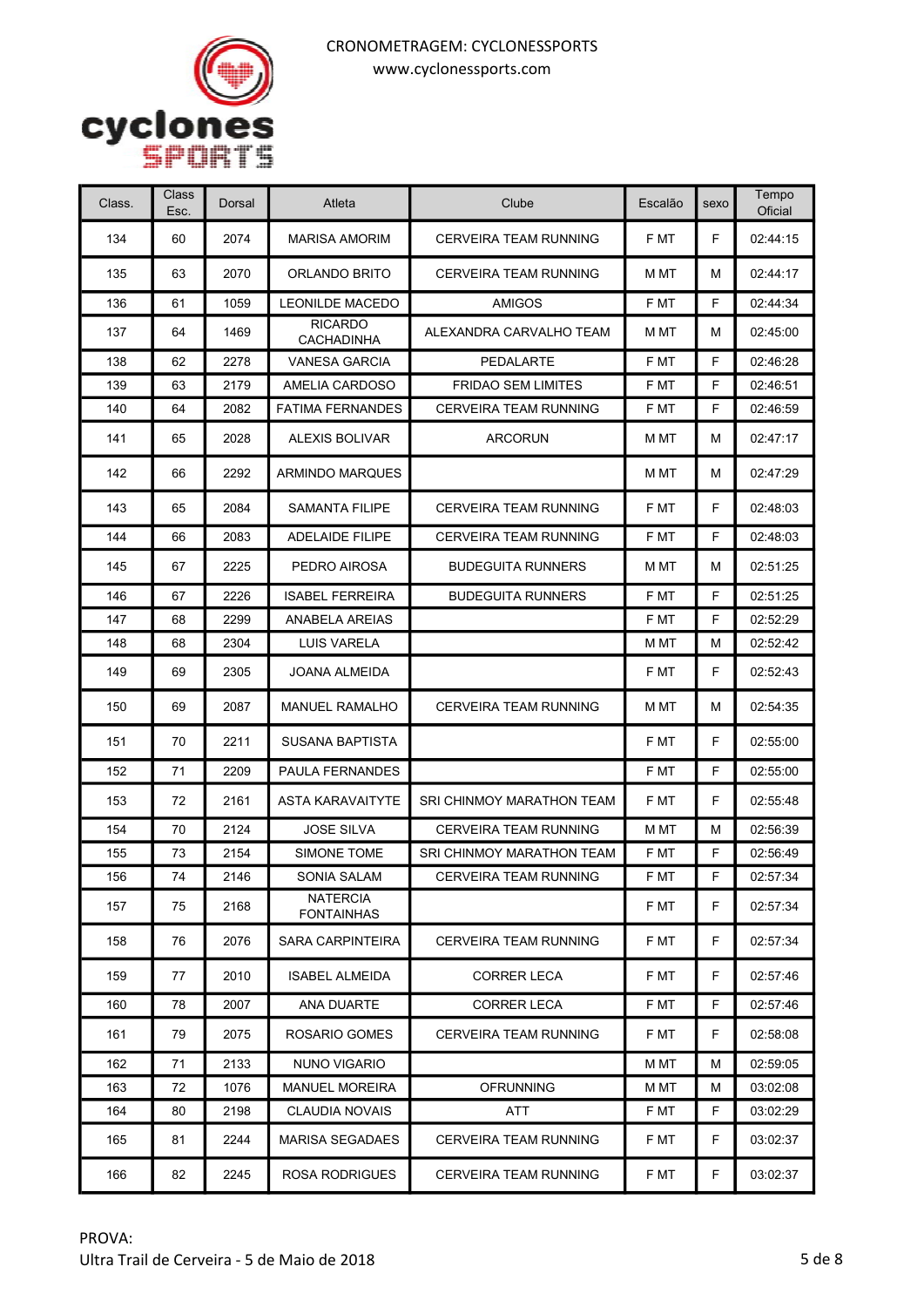

| Class. | Class<br>Esc. | Dorsal | Atleta                              | Clube                                        | Escalão | sexo | Tempo<br>Oficial |
|--------|---------------|--------|-------------------------------------|----------------------------------------------|---------|------|------------------|
| 167    | 83            | 2078   | <b>ISABEL LOPES</b>                 | LION RUNNERS G. D. LEOES DA<br><b>GUARDA</b> | F MT    | F.   | 03:02:55         |
| 168    | 84            | 2038   | <b>ELDA MARTINS</b>                 | <b>FIT GAIA TRAIL</b>                        | F MT    | F    | 03:03:18         |
| 169    | 85            | 2037   | <b>SARA PEREIRA</b>                 | FIT GAIA TRAIL                               | F MT    | F    | 03:03:18         |
| 170    | 86            | 2187   | PATRI BRAO                          |                                              | F MT    | F    | 03:04:57         |
| 171    | 73            | 2188   | <b>MARIO FERNANDEZ</b>              |                                              | M MT    | М    | 03:04:57         |
| 172    | 74            | 2247   | <b>JOSE SOUTO</b>                   |                                              | M MT    | М    | 03:04:58         |
| 173    | 87            | 2031   | <b>CLAUDIA COSTA</b>                | <b>ARCORUN</b>                               | F MT    | F    | 03:05:59         |
| 174    | 88            | 2293   | <b>MARIA ROCHA</b>                  |                                              | F MT    | F    | 03:06:05         |
| 175    | 89            | 2030   | <b>ALCINA MOURA</b>                 | <b>ARCORUN</b>                               | F MT    | F    | 03:07:04         |
| 176    | 90            | 2169   | <b>ILDA CARDADEIRO</b>              |                                              | F MT    | F    | 03:08:12         |
| 177    | 91            | 2055   | <b>LUISA PEREIRA</b>                | <b>CORRER LECA</b>                           | F MT    | F.   | 03:08:23         |
| 178    | 75            | 2177   | NUNO LEITE                          |                                              | M MT    | м    | 03:11:39         |
| 179    | 92            | 2170   | <b>VANIA SILVA</b>                  | <b>CRV</b>                                   | F MT    | F    | 03:11:39         |
| 180    | 93            | 2106   | ANA ROCHA                           | <b>ARCORUN</b>                               | F MT    | F    | 03:11:40         |
| 181    | 94            | 2234   | <b>BRUNA COSTA</b>                  | ALEXANDRA CARVALHO TEAM                      | F MT    | F    | 03:11:40         |
| 182    | 95            | 2235   | SOFIA GONCALVES                     | ALEXANDRA CARVALHO TEAM                      | F MT    | F.   | 03:11:41         |
| 183    | 96            | 2239   | <b>IDALIA SANTOS</b>                | ALEXANDRA CARVALHO TEAM                      | F MT    | F    | 03:11:41         |
| 184    | 97            | 2151   | ANA OLIVEIRA                        |                                              | F MT    | F    | 03:12:59         |
| 185    | 98            | 2248   | SONIA ORDONEZ                       |                                              | F MT    | F    | 03:13:04         |
| 186    | 76            | 1470   | <b>JORGE GAMA</b>                   | ALEXANDRA CARVALHO TEAM                      | M MT    | М    | 03:13:15         |
| 187    | 77            | 1479   | JOAO AFONSO                         | ALEXANDRA CARVALHO TEAM                      | M MT    | М    | 03:13:42         |
| 188    | 78            | 2063   | JOAO MOURA                          | FIT GAIA TRAIL                               | M MT    | М    | 03:13:44         |
| 189    | 99            | 2145   | <b>INES LOBO</b>                    | <b>SEGUEOMAMUTE</b>                          | F MT    | F    | 03:17:00         |
| 190    | 79            | 2144   | PEDRO TEIXEIRA                      | <b>SEGUEOMAMUTE</b>                          | M MT    | м    | 03:17:01         |
| 191    | 100           | 2174   | <b>MANUELA PARENTE</b>              |                                              | F MT    | F.   | 03:18:00         |
| 192    | 80            | 2194   | <b>OCTAVIO</b><br><b>GRADISSIMO</b> |                                              | M MT    | М    | 03:18:22         |
| 193    | 101           | 2193   | <b>FILIPA GRAVE</b>                 |                                              | F MT    | F    | 03:18:22         |
| 194    | 102           | 2125   | <b>SANDRA PIRES</b>                 |                                              | F MT    | F    | 03:18:31         |
| 195    | 81            | 2036   | <b>JOSE ARANHA</b>                  | <b>FIT GAIA TRAIL</b>                        | M MT    | М    | 03:18:45         |
| 196    | 82            | 2246   | <b>BRUNO SOUSA</b>                  | FIT GAIA TRAIL                               | M MT    | М    | 03:18:45         |
| 197    | 83            | 2279   | PEDRO PACHECO                       | <b>OFRUNNING</b>                             | M MT    | м    | 03:19:45         |
| 198    | 103           | 2120   | <b>MARCIA PINHEIRO</b>              | <b>OFRUNNING</b>                             | F MT    | F.   | 03:19:45         |
| 199    | 104           | 2107   | SARA SOUSA                          |                                              | F MT    | F    | 03:20:32         |
| 200    | 105           | 2252   | SONIA CORREIA                       | <b>FEATHERS</b>                              | F MT    | F    | 03:20:32         |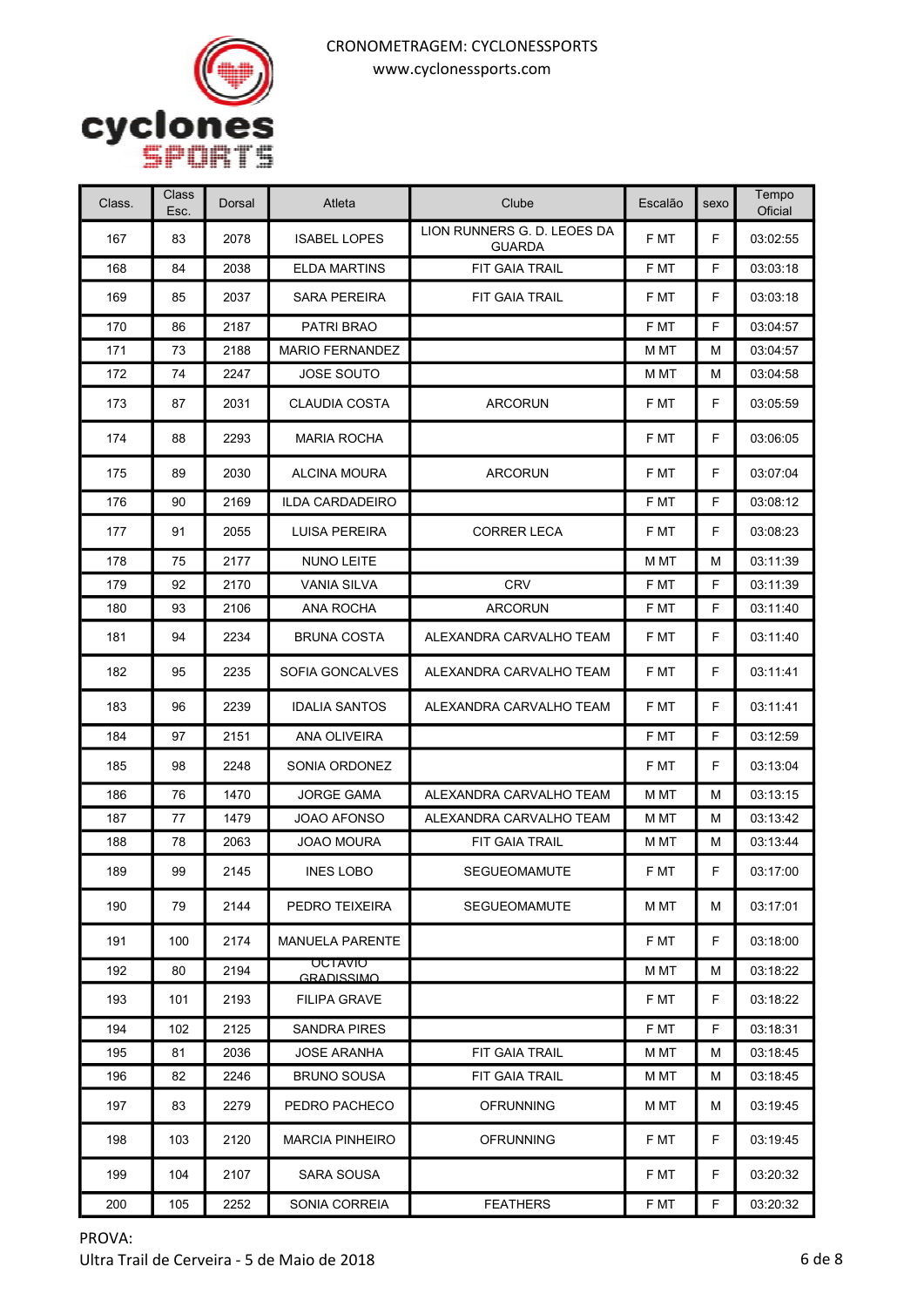

| Class. | Class<br>Esc. | Dorsal | Atleta                  | Clube                          | Escalão  | sexo | Tempo<br>Oficial |
|--------|---------------|--------|-------------------------|--------------------------------|----------|------|------------------|
| 201    | 106           | 2021   | ANA SANTOS              | <b>RIBEIRAS TRAIL</b>          | F MT     | F    | 03:20:36         |
| 202    | 107           | 2049   | EULALIA RANGEL          | OADA OS AMIGOS DA AVENTURA     | F MT     | F    | 03:21:36         |
| 203    | 108           | 2141   | <b>ISABEL MONTEIRO</b>  | OADA OS AMIGOS DA AVENTURA     | F MT     | F    | 03:21:36         |
| 204    | 109           | 2080   | <b>VERA FILIPE</b>      | CERVEIRA TEAM RUNNING          | F MT     | F    | 03:22:44         |
| 205    | 110           | 2167   | ELIANA CARVALHO         |                                | F MT     | F.   | 03:22:46         |
| 206    | 111           | 2071   | SONIA ARAUJO            | <b>CERVEIRA TEAM RUNNING</b>   | F MT     | F    | 03:23:10         |
| 207    | 112           | 2066   | CONCEICAO LOPES         | <b>RIBEIRAS TRAIL</b>          | F MT     | F.   | 03:23:58         |
| 208    | 113           | 2056   | <b>ISABEL VIEIRA</b>    | <b>PORTOCARGO</b>              | F MT     | F    | 03:25:18         |
| 209    | 84            | 2061   | <b>MANUEL ALMEIDA</b>   | <b>PORTOCARGO</b>              | M MT     | м    | 03:25:18         |
| 210    | 114           | 2158   | <b>ARLETE BORLIDO</b>   | TEAM WORKOUT 48/ CAM           | F MT     | F    | 03:26:31         |
| 211    | 115           | 2261   | <b>SARA GONCALVES</b>   | TEAM WORKOUT 48/ CAM           | F MT     | F    | 03:26:31         |
| 212    | 116           | 2002   | <b>VIRGINIA VIEIRA</b>  | <b>KUNALAMA RUNNERS</b>        | F MT     | F    | 03:26:38         |
| 213    | 117           | 2022   | <b>ELSA FERNANDES</b>   | <b>RIBEIRAS TRAIL</b>          | F MT     | F    | 03:26:50         |
| 214    | 118           | 2111   | <b>MARIA VENADE</b>     |                                | F MT     | F    | 03:27:13         |
| 215    | 119           | 2166   | SONIA CARVALHO          |                                | F MT     | F    | 03:27:21         |
| 216    | 120           | 2298   | JOANA MACHADO           |                                | F MT     | F    | 03:27:37         |
| 217    | 121           | 2069   | <b>ANJOS VENADE</b>     | CERVEIRA TEAM RUNNING          | F MT     | F    | 03:29:57         |
| 218    | 85            | 2020   | <b>ROLANDO MARQUES</b>  |                                | M MT     | М    | 03:29:59         |
| 219    | 86            | 2216   | <b>JOSE GONCALVES</b>   | <b>EDVVIANA TRAIL</b>          | M MT     | М    | 03:30:49         |
| 220    | 122           | 2217   | <b>MARIA RODRIGUES</b>  | <b>EDVVIANA TRAIL</b>          | F MT     | F    | 03:30:49         |
| 221    | 87            | 2214   | <b>CARLOS MENDES</b>    | <b>EDVVIANA TRAIL</b>          | M MT     | М    | 03:30:49         |
| 222    | 123           | 2215   | SANDRA COSTA            | <b>EDVVIANA TRAIL</b>          | F MT     | F.   | 03:30:50         |
| 223    | 124           | 2266   | <b>SANDRA GOMES</b>     |                                | F MT     | F    | 03:35:47         |
| 224    | 6             | 2267   | MATEUS PEDRILHA         |                                | M INI MT | м    | 03:35:48         |
| 225    | 88            | 2259   | <b>TIAGO CANGUEIRO</b>  | CERVEIRA TEAM RUNNING          | M MT     | м    | 03:38:14         |
| 226    | 125           | 2255   | <b>FATIMA ARAUJO</b>    | <b>CERVEIRA TEAM RUNNING</b>   | F MT     | F    | 03:40:53         |
| 227    | 126           | 2181   | EDUARDA FREITAS         | <b>OS MANOS</b>                | F MT     | F    | 03:41:35         |
| 228    | 127           | 2189   | <b>TANIA NASCIMENTO</b> | OS MANOS                       | F MT     | F    | 03:41:35         |
| 229    | 89            | 2180   | <b>ANTONIO SOARES</b>   | OS MANOS                       | M MT     | м    | 03:41:36         |
| 230    | 128           | 2274   | <b>SILVIA FREITAS</b>   | <b>OLIMPICO VIANENSE TRAIL</b> | F MT     | F    | 03:41:47         |
| 231    | 129           | 2043   | <b>MARCIA PINTO</b>     | REBENTA CERVEIRA               | F MT     | F.   | 03:44:48         |
| 232    | 130           | 2044   | VANDA SILVA             | REBENTA CERVEIRA               | F MT     | F    | 03:44:48         |
| 233    | 131           | 2156   | SANDRA ESTEVES          | CERVEIRA TEAM RUNNING          | F MT     | F    | 03:46:40         |
| 234    | 132           | 2210   | TERESA BARROS           | CERVEIRA TEAM RUNNING          | F MT     | F.   | 03:46:40         |